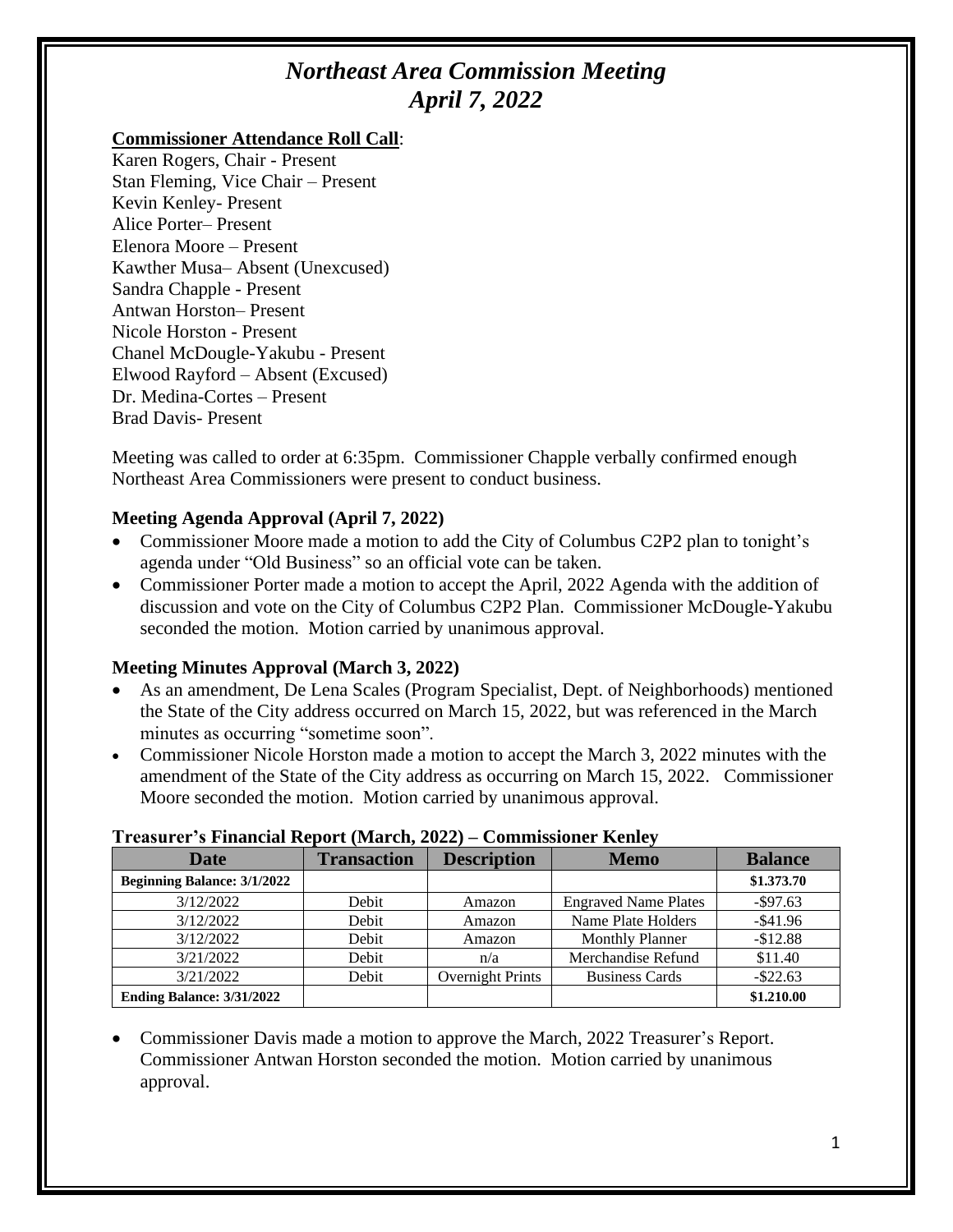#### **Agler Road Bridge Project (Chair Rogers)**

• This project was successfully bid out and will be awarded to Complete General Construction on April 6, 2022. A pre-construction meeting will be scheduled to determine the construction process. The planned closure of the Agler Road bridge will occur on June 6, 2022 and will reopen to traffic by the end of October, 2022.

# **CLO Update (Officer Barbeau)**

- Northeast Area Crime Statistics (3/22 thru 4/4/2022):
	- $\triangleright$  Commercial Burglaries = None
	- $\triangleright$  Residential Burglaries = 3
	- $\triangleright$  Auto Thefts = 15
	- $\triangleright$  Motor Vehicle Thefts = 35 (plans to add additional enforcement to resolve volume increase)
	- $\triangleright$  Individual Robberies = None
	- $\triangleright$  Commercial Robberies = None
	- $\triangleright$  Aggravated Assaults = 1
	- In response to an email of concern sent to Officer Reed:
		- o The residence at 1818 Bar Harbor (Brittany Hills) is a home for 16-24 year olds with behavioral challenges
		- o In 2021, approximately 2 calls per month were received about this home including various disturbances
		- $\circ$  In resolution, the facility has upgraded the home with security and monitoring features which lead to a significant reduction of calls for this address

# **City of Columbus Representatives Updates**

- Sarah Pomeroy, City Attorney's Office:
	- o Plans to forward concerns to Rob Tobias (General Counsel) from Commissioner Moore relative to the new area medical marijuana dispensaries on Johnstown Rd. and Cassady Ave. not being 500' apart as stated in their permits to general counsel. Also, Commissioner Moore asked if these dispensaries have to come before the Northeast Area Commission and/or Zoning to introduce their businesses.
	- o Commissioner Porter inquired about a couple of home addresses and their possible code violations. Sarah promised to refer Commissioner Porter's concerns to the Code Enforcement Manager for review
- De Lena P. Scales, Neighborhood Program Specialist (Dept. of Neighborhoods):
	- o Highlighted the new 311 system, new website and Cbus app; its faster and easier to navigate. Account holders on the old 311 system must set up new accounts on the new 311 system
	- o The Community K Program (housing in the Dept. of Neighborhoods) is hosting a Career and Community Fair on April 23<sup>rd</sup> (10a-1p) at Nationwide Arena. Any student 15 years of age and over seeking Summer employment may find opportunities at this event
	- $\circ$  The Affordable Housing Resource Fair (Saturday, May 14<sup>th</sup>: 1-4p) at Westgate Community Center. The City Dept. of Social Services will have information about affordable housing and high-quality health care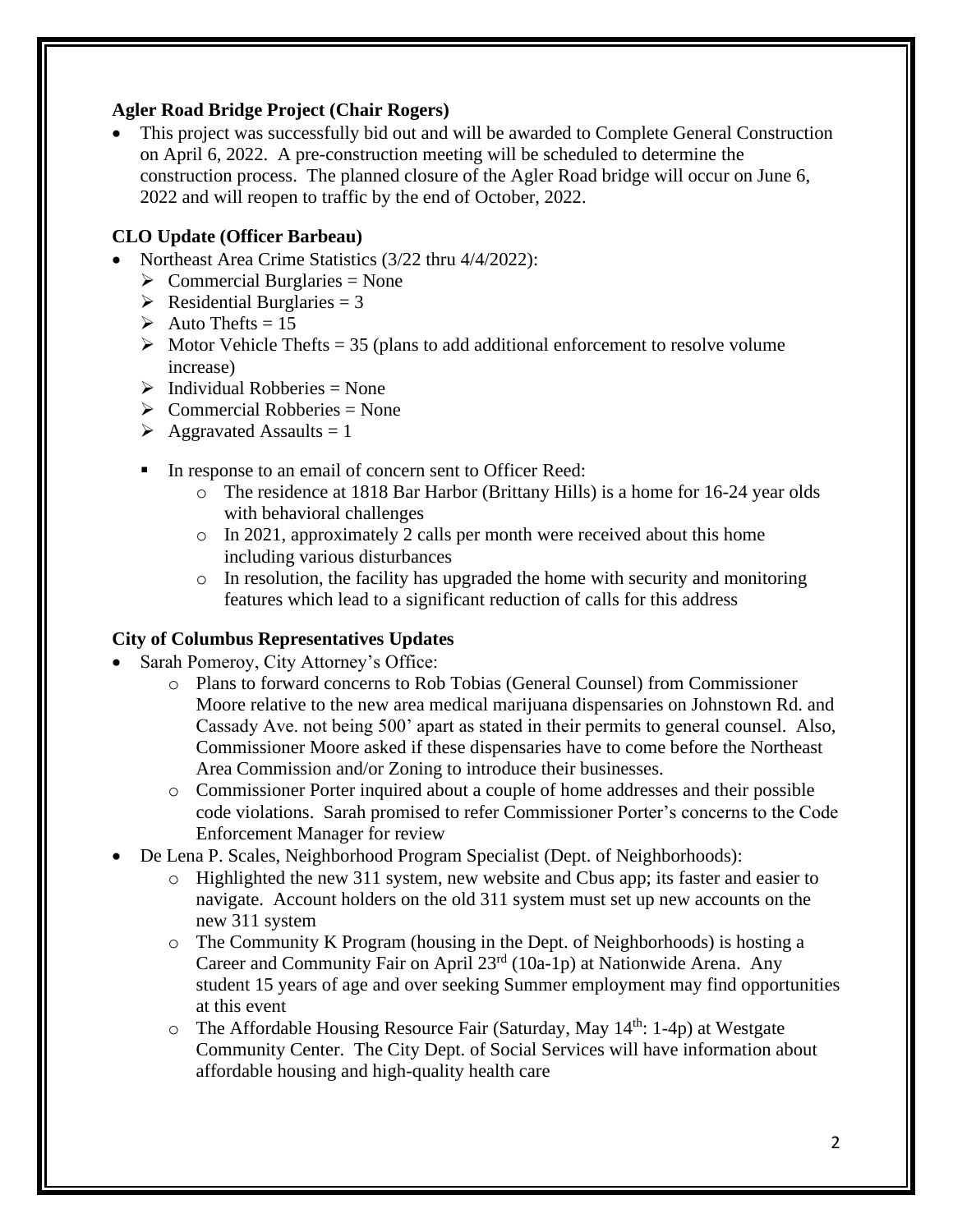#### **City of Columbus Representatives Updates** (cont'd)

- o The Columbus Public Health Department is offering assistance connecting individuals to various benefits:
	- Medicaid/Medicare appointments can be made online at getcoveredamerica.org on Monday's and Wednesday's
	- **•** You must have proof of your mailing address, social security number and any W-2's that you have
	- You may also call (614) 645-6807 to make appointments
	- Offering scheduled COVID-19 vaccine and flu shots to homebound franklin county residents by calling (614) 645-1519
- Stanley Gates, City of Columbus Community Engagement (Director):
	- o Clarified there are City Council Members who have diverse backgrounds and provides translation assistance to residents, as well as familiarization with City processes (including Zoning).

## **Zoning and Variance Reports (Commissioner Moore, Zoning Chair)**

- **DEMO 2206577** 2270 Innis Road, 43224 (Demolition approved)
	- o Columbus Fire Dept. house used for training which incurred several violations
- **BZA22-029** 3650 Sunbury Road**,** 43219 3 Variances (Variances approved)
	- o Representatives Michael Lentz (ASLA) and Brian Winkle (Lincoln Construction)
	- o Seventh Day Adventist Church at the corner of Sunbury and McCutcheon Roads
	- o Building an addition for extra classrooms
	- o Zoning Committee recommends creating sidewalks; will approve when landscaping is complete
	- o Commissioner Davis made a motion to approve these variances with the addition of landscaping completion. Commissioner Medina-Cortes seconded the motion. Motion passed by unanimous approval and individual verbal vote requested by Chair Rogers:
		- Commissioner Porter (Approve)
		- Commissioner Medina-Cortes (Approve)
		- Commissioner Davis (Approve)
		- Commissioner Moore (Approve)
		- Commissioner McDougle-Yakubu (Approve)
		- Commissioner Nicole Horston (Abstain)
		- Commissioner Rogers (Approve)
		- Commissioner Chapple (Approve)
		- Commissioner Fleming (Approve)
		- Commissioner Kenley (Approve)
		- Commissioner Antwan Horston (Approve)
- **BZA22-014** 2174 Rankin Avenue**,** 43219 (Variance)
	- o Representatives Matthew C. Dehlendorf
	- o Residential property with multiple violations that were improperly corrected
	- o Zoning Committee recommends approval to resolve this variance request and educate the resident going forward on City permit and variance procedures with Commissioner assistance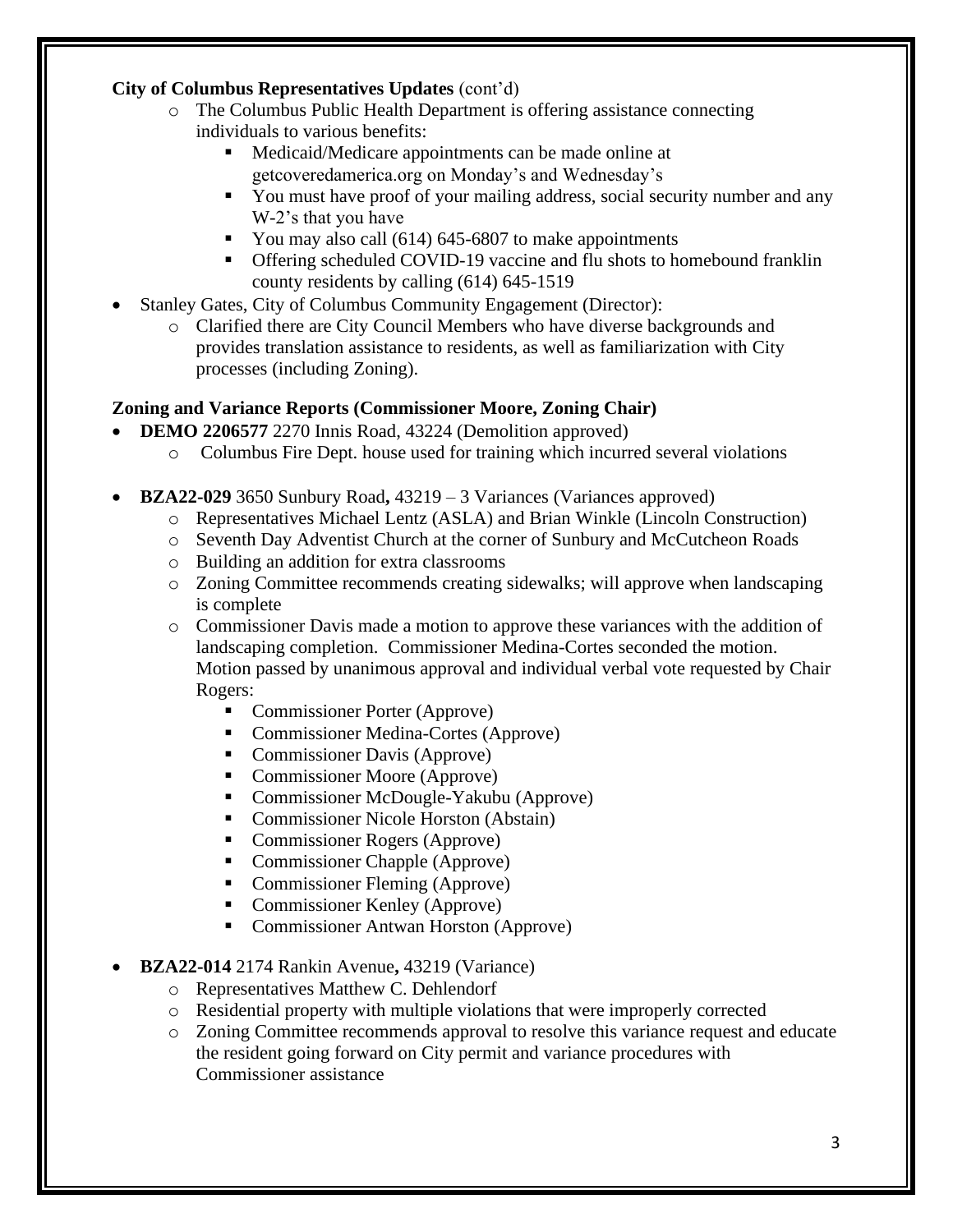## **BZA22-014** (cont'd)

- o Commissioner Porter made a motion to approve this variance for completion. Commissioner Medina-Cortes seconded the motion. Motion passed by unanimous approval and individual verbal vote requested by Chair Rogers:
	- Commissioner Porter (Approve)
	- Commissioner Medina-Cortes (Approve)
	- Commissioner Davis (Approve)
	- Commissioner Moore (Approve)
	- Commissioner McDougle-Yakubu (Approve)
	- Commissioner Nicole Horston (Approve)
	- Commissioner Rogers (Approve)
	- Commissioner Chapple (Approve)
	- Commissioner Fleming (Approve)
	- Commissioner Kenley (Approve)
	- Commissioner Antwan Horston (Approve)

## **Old Business (Chair Rogers)**

- House Bill 51 Official Vote (Gives permission for Chair Rogers to schedule a zoom meeting if necessary):
	- o Commissioner Chapple made a motion to permit Chair Rogers to schedule a zoom meeting if needed without contacting all Commissioners individually. Commissioner McDougle-Yakubu seconded the motion. Motion passed by unanimous vote.
- Officer role transfers (Chair Rogers):
	- o Commissioner Terms ending in December, 2022 are Commissioners Kenley, Porter, Davis and Rayford.
	- o Commissioner Chapple will assume the role of Treasurer and Commissioner McDougle-Yakubu will assume the role of Secretary effective May 1, 2022 as voted on during the January, 2022 meeting.
- Commissioner Reminders (Chair Rogers):
	- o Suggestion for Commissioners create a separate email address for Northeast Area Commission business only (not required)
	- o Email responses to Chair Rogers are important
	- o Commission Absence reminders (Excused/Unexcused status will be noted in meeting minutes effective immediately)
	- o City of Columbus C2P2 Plan (Land use and design policies used to guide review of areas relating to zoning; includes physical design guidelines, land use policies and land use plans for individual areas):
		- Zoning Committee voted to add this plan to our existing area plan already included in the By-Laws
		- Commissioner Porter made a motion to utilize C2P2 with our current area plan. Commissioner Kenley seconded the motion. Motion carried by unanimous vote.

# **New Business (Chair Rogers)**

- Election Committee
	- o Chair Rogers announced Commissioners Fleming, Musa and Chapple comprise the Election Committee.